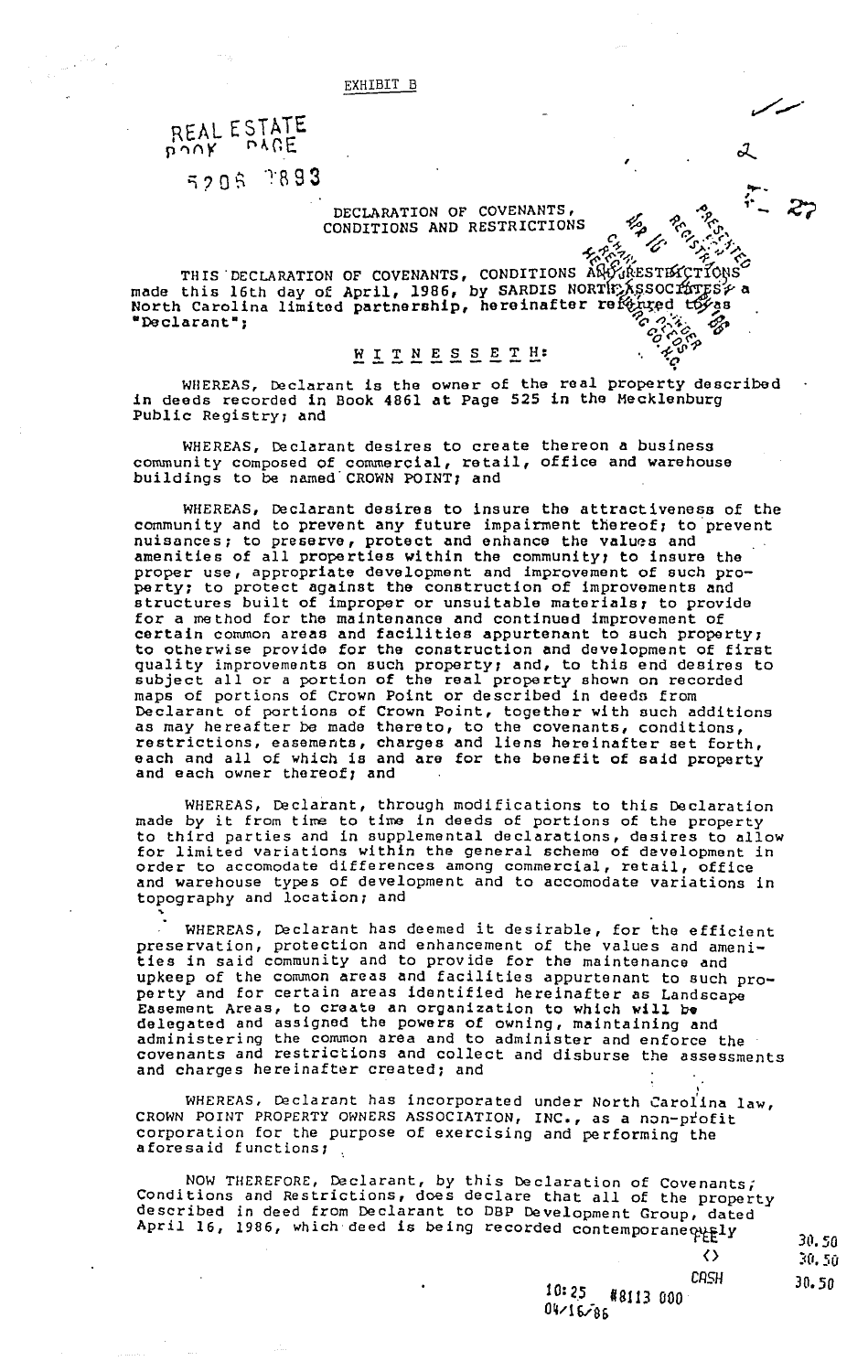### **'''-r,t. a.VIM V** '  $f'$  and  $f$  is the set of  $f$  is the set of  $f$  if  $f$ 5206 7894

herewith and such additions thereto as may be hereafter made pursuant to Article II hereof, is and shall be held, transferred, sold, conveyed and occupied subject to the covenants, conditions, restrictions, easements, charges and liens set forth in this Declaration which shall run with the real property and be binding on all parties owning any right, title or interest in said real property or any part thereof, their heirs, successors and assigns, and shall inure to the benefit of each owner thereof.

#### ARTICLE I

#### DEFINITIONS

 $\mathbf{r}$ 

Section l. "Association" shall mean and refer to Crown Point Property Owners Association, Inc., a North Carolina non-profit Property Owners Association, Inc., a Nor.<br>corporation, its successors and assigns.

Section 2. \*Owner\* shall mean the Declarant and any record owner, whether one or more persons or entities, of the fee simple title to any Lot which·is a part of the Properties, including contract sellers, but excluding those having such interests merely as security for the performance of an obligation.

Section 3. "Properties" shall mean and refer to the "Existing Property" described in Article II, Section 1 hereof, and any additions thereto as are or shall become subject to this Declaration and brought within the jurisdiction of the Association under the provisions of Article II hereof.

Section 4. "Common Area" shall mean all the real property owned by the Association for the common use and enjoyment of the Owners. Common Areas shall be those areas designated as such on plats of portions of Crown Point or designated as such in deeds of portions of Crown Point which are recorded in the Mecklenburg Public Registry.

Section 5. "Lot" shall mean and refer to any plot of land, with delineated boundary lines, appearing on any recorded subdivision map of the Properties or subdivided out of the Properties by Declarant and conveyed to another person or entity by deed recorded in the Mecklenburg Public Registry, but excluding any Common Area. Lots may not be subdivided except with consent of Declarant; provided, however, subdivision of areas zoned for retail development may be made for major tenants within shopping centers which desire to own their own parcels and for owners of outparcels which are made pursuant to a site plan approved as hereinafter provided. In the event of such subdivision, each such parcel shall also be considered a "Lot", and further provided that areas zoned for retail development may be subdivided into additional parcels for the purpose of granting different lending institutions deeds of trust on portions of such areas to secure loans and upon foreclosure, diverse ownership shall not constitute a violation hereof and each such parcel shall after such foreclosure be deemed a "Lot."

Section 6. "Landscape Easement Areas" shall be those areas designated in deeds of portions of the Properties or on plats of portions of the Properties as such, the landscaping of which is to be maintained and replaced by the Association.

Section 7. "Driveway and Roadway Easement Areas" shall be those areas designated in deeds of portions of the Properties, or on plats of portions of the Properties, as such, or such easements and rights-of-way over portions of the Properties which are assigned to the Association by Declarant for repair, maintenance and reconstruction by the Association and for use by all members of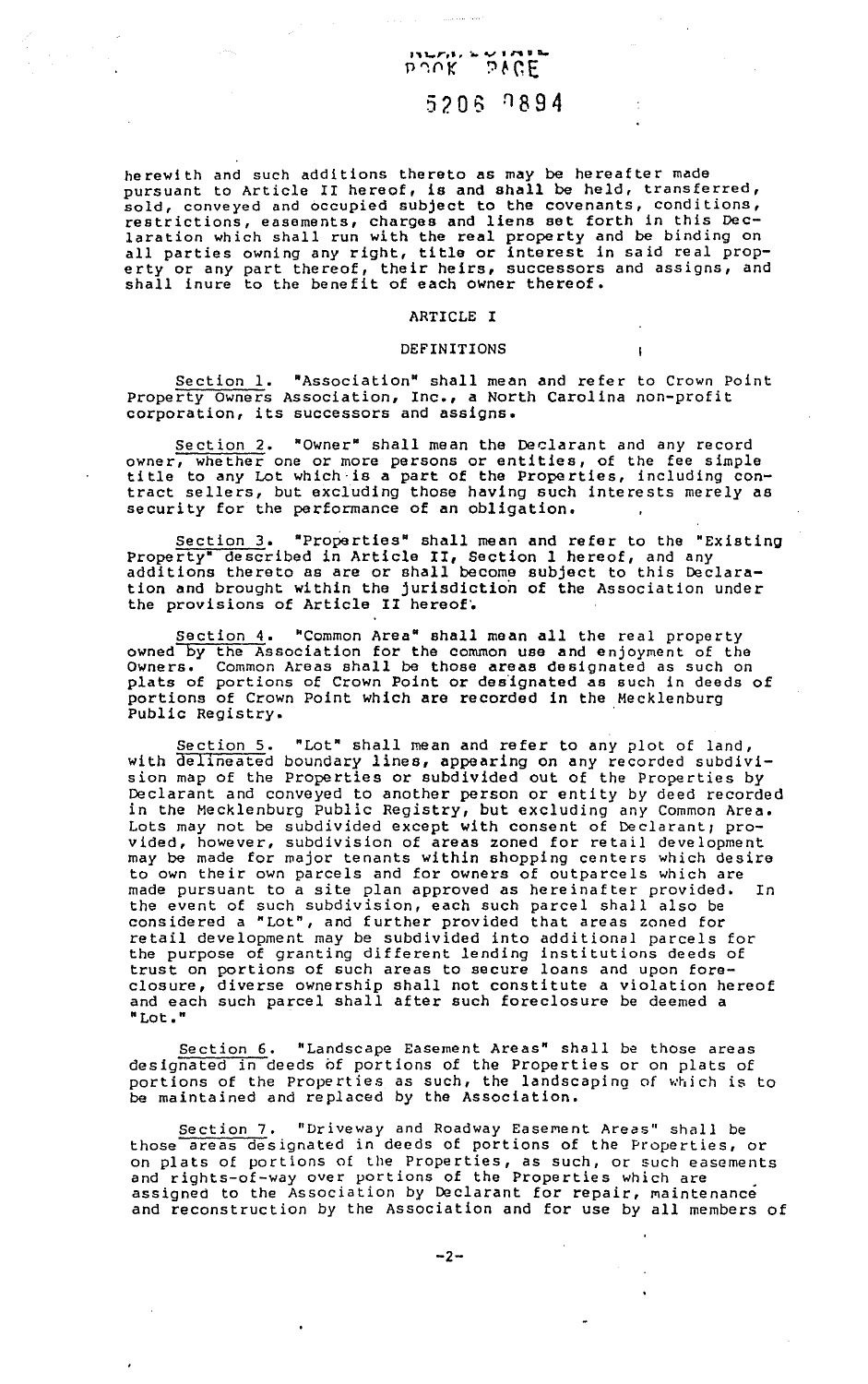## REAL ESTATE 5206 3895

the Association and their invitees for the purpose of ingress, egress and regress from portions of the Properties to public streets by vehicle or otherwise. All driveways and roadways which are to be transferred to the Association for repair, maintenance and reconstruction as aforesaid shall be initially constructed and installed by Declarant in accordance with all applicable governmental requirements and in accordance with the construction standards normally followed in similar first-class, mixed-use developments of the type contemplated by this Declaration.

Section 8. "Declarant• shall mean and refer only to Sardis Section 8. "Decl<br>North Associates, Ltd.

Section 9. "Member" shall mean and refer to the Declarant and every person or entity who holds membership in the Association.

#### ARTICLE II

#### PROPERTY SUBJECT TO THIS DECLARATION AND WITHIN THE JURISDICTION OF CROWN POINT PROPERTY OWNERS ASSOCIATION, INC. AND ADDITIONS THERETO

Section 1. Existing Property. The real property which is and shall be held, transferred, sold, conveyed and occupied subject to this Declaration, and within the jurisdiction of the Association is located in Charlotte Township, Mecklenburg County, North Carolina, and is described in the deed of a portion of the property from Declarant to DBP Development Group recorded contemporaneously herewith.

Section 2. Additions to Existing Property. Additional land may be brought within the scheme of this Declaration and the jurisdiction of the Association in the following manner:

(a) Additional land within the area described in the metes and bounds description attached hereto as SCHEDULE A and incorporated herein by reference may be annexed to the existing property by Declarant, in future stages of development, without the property by bectarant, in future stages of development, without annexations must occur within ten years after the date of this instrument. In the event the Declarant acquires additional land which is contiguous to the land described in Schedule A and within one-half mile of the boundary of such Schedule A land, it may also be annexed to the existing property by the Declarant as aforesaid. Declarant may remove all or any portion of the property from the Schedule A description prior to its annexation by filing a written declaration of removal in the Mecklenburg Public Registry.

(b) The additions authorized under Subsection (a) above shall be made by filing of record Supplementary Declarations of Covenants, Conditions and Restrictions with respect to the additional properties or deeds of portions of the above property which specifically extend the scheme of this Declaration and the jurisdiction of the Association to such properties and the properties shall thereby be subject to the benefits, agreements, properties share increase see subject to the sending agreements, limited to, assessments as herein determined, to pay for the<br>Association's expenses. The Supplementary Declaration of Co The Supplementary Declaration of Covenants, Conditions and Restrictions and deeds of portions of the above property may also contain such complementary additions and modifications of this Declaration pertaining to such additional properties as may be necessary or convenient, in the reasonable judgment of Declarant, to reflect the different character of the annexed property.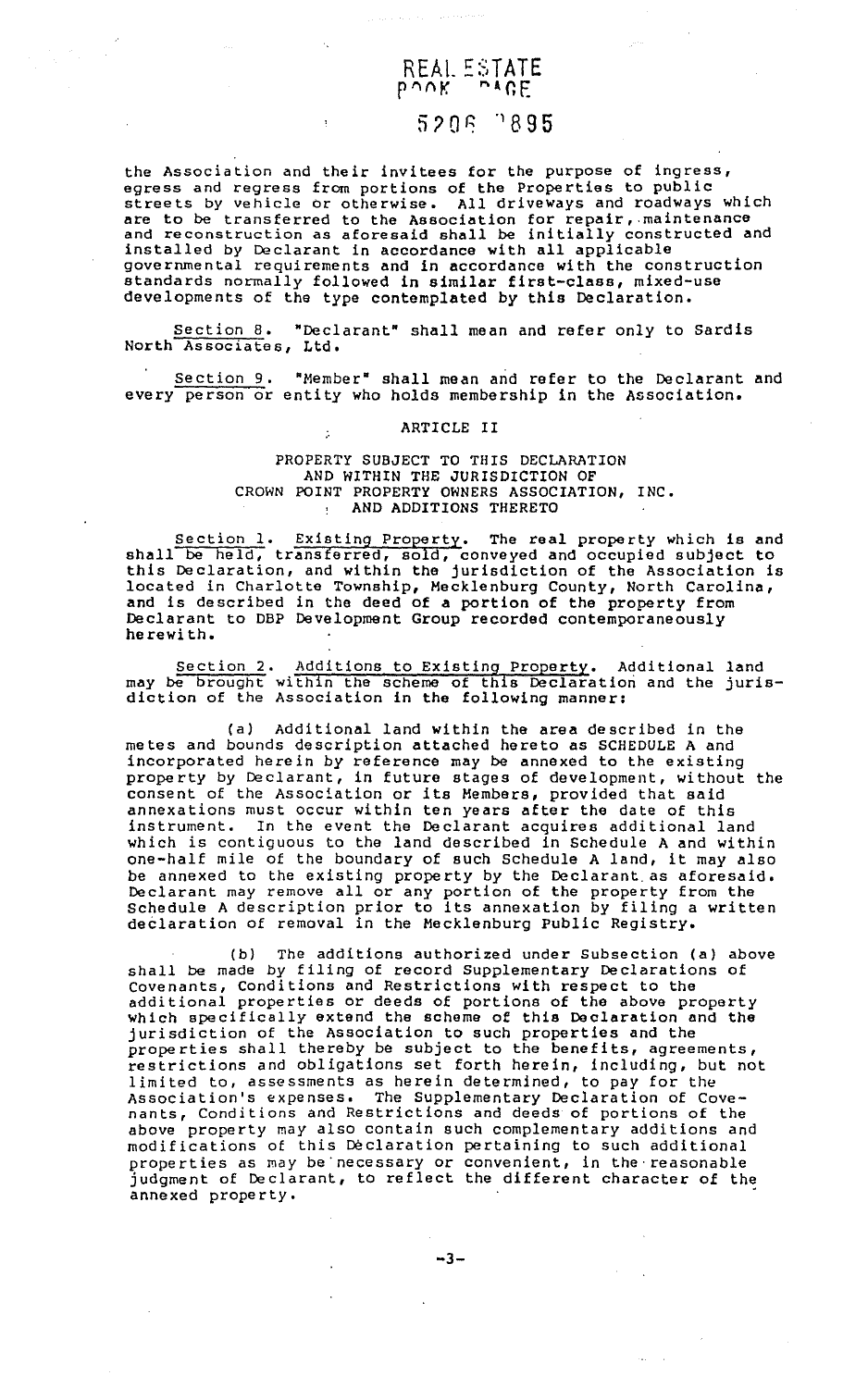### ~t:fl.L ~~1 **All**  $\tt{F}$ uük  $\tt{a}$ VGE

### 5?.06 '1896

(c) In the event that at least ten (10) additional acres of land located within 1,000 feet of Independence Boulevard have not been brought within the scheme of this Declaration and the jurisdiction of the Association within five (5) years from the date hereof, then this Declaration shall terminate and be of no further force or effect, except that easements created hereby shall survive such termination as set forth in Section 4 of Article XI hereof.

#### ARTICLE III

#### MEMBERSHIP AND VOTING RIGHTS

Section 1. Every Owner of a Lot which is subject to assessment shall be a Member of the Association. Membership shall be appurtenant to and may not be separated from ownership of any Lot which is subject to assessment.

Section 2. The'voting rights of the membership shall be appurtenant to the ownership of the Lots. There shall be two apper comment to the officiality of the bods: Then

(a) Class A Lots. Class A Lots shall be all Lots except Class B Lots as the same are hereinafter defined. Each Class A Lot shall entitle the Owner(s) of said Lot to one (1) vote for each acre owned in the Properties, plus a fractional (hundredths) vote for each fractional (hundredths) acre owned. When more than one person owns an interest (other than a leasehold or a security interest) in any Lot all such persons shall be Members and the voting rights appurtenant to said Lot shall be exercised as they, among themselves, determine by majority vote based on ownership interest, but in no event shall the vote or votes be cast separately with respect to any jointly owned Lot.

(b) Class B Lots. Class B Lots shall be all Lots owned by Declarant (as "Declarant" is defined in Article I, above) which have not been converted to Class A Lots as provided in (1) or (2) below. The Declarant shall be entitled to four (4) votes for each acre of the Properties owned by it, plus fractional (hundredths) votes for each fractional (hundredths) acre owned. The Class B Lots shall cease to exist and shall be converted to Class A Lots upon the latter of the following:

(1) When the total number of votes appurtenant to the Class A Lots equal the total number of votes appurtenant to the Class B Lots, provided, that all Lots owned by Declarant shall revert to Class B Lots and thereby shall be reinstated with all rights, privileges, and responsibilities of such Class, if, after the above provided conversion of Class B Lots to Class A Lots, additional lands are annexed to the Properties (with or without the assent of Class A members), thus making the Declarant the owner, by virtue of newly created Lots and of other Lots owned by Declarant, of a sufficient number of acres within Class B Lots to cast a majority of votes (it being hereby stipulated that the conversion and reconversion shall occur automatically as often as the foregoing facts shall occur); or

(2) On January 1, 1995.

Section 3. Notwithstanding the above provisions, the Declarant shall be entitled to fifty-one (51%) percent of the total votes of the Association members until January 1, 1990,

Section  $4$ . During the period of time that Declarant controls the Association, Declarant shall cause the Association to maintain the Common Areas, Landscape Easement Areas and Driveway and Roadway Easement Areas in good repair and condition.

-4-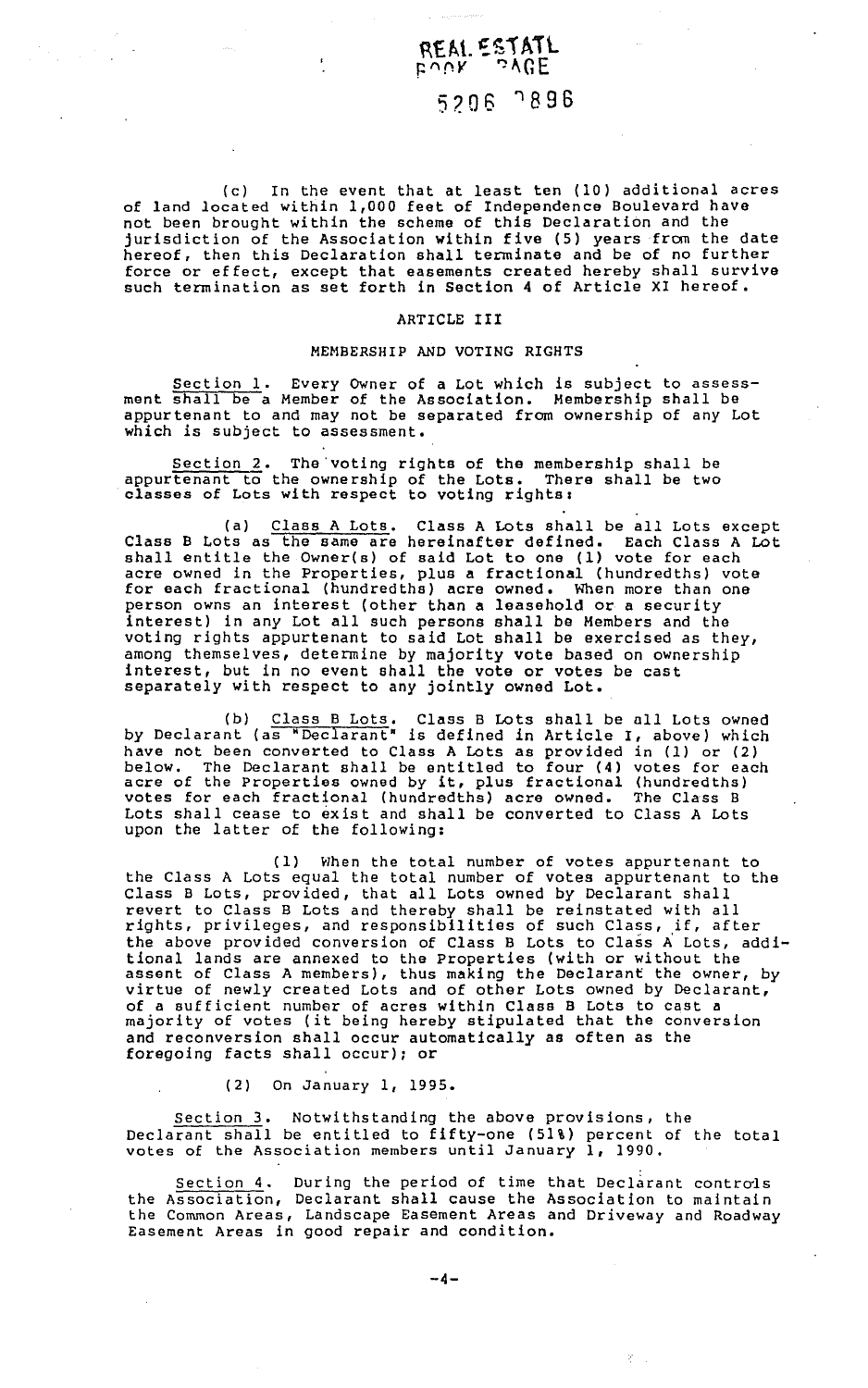#### REAL ESTAiE  $p\sqrt{N}$  ,  $p\sqrt{C}$

5208 0897

#### ARTICLE IV

#### PROPERTY RIGHTS

Section 1. have a right and and Driveway and Roadway Easement Areas which shall be appurtenant and *Briveway* and Roadway Easement Areas which shall be apput tenant provisions: Owner's Easements of Enjoyment. Every owner shall easement of enjoyment in and to the Common Area

(a) The right of the Association to dedicate or transfer all or any part of the Common Area or Driveway and Roadway Easement Areas to any public agency, authority, or utility for such purposes and subject to such conditions as may be agreed to by the Members. No such dedication or transfer shall be effective unless the Members entitled to at least fifty (50%) percent of the votes appurtenant to each Class of Lots (Class A and Class B) agree to such dedication or transfer and signify their agreement by a signed and recorded written instrument, provided that this subsection shall not preclude the Board of Directors of the Association from granting easements or rights-of-way to public authorities or others for the installation and maintenance of roads, sewerage, utilities and drainage facilities upon, over, under and across the Common Area and easement areas without the assent of the membership when, in the sole opinion of such Board, such easements do-not interfere with the use and enjoyment of the Properties or are necessary for the convenient use and enjoyment of the Properties; provided, further, however, the Board of Directors may transfer the Association's interest in Driveway and Roadway Easement Areas and title to portions of· the Common Area to public authorities for use as public roads without the consent of the membership.

(b) The right of the Association, with the written assent of Members entitled to at least seventy-five (75%) percent of the votes appurtenant to each Class of Lots (Class A and Class B), to mortgage, pledge, deed in trust, or hypothecate any or all of its real or personal property as security for money borrowed or debts incurred; provided, however, the Association may not mortgage, pledge, encumber, deed in trust or hypothecate any street or roadway serving any Lot, but all easements and rights-of-way hereby created shall be superior encumbrances to a11· such future mortgages, pledges, deeds in trust or hypothecations.

Section 2. Use by Tenants or Contract Purchasers. The right and easement of enjoyment granted to every Owner in Section 1 of this Article may be delegated by the Owner to his tenants or contract purchasers and their agents, contractors and invitees.

Section 3. Rules and Regulations Regarding Parking Rights. The Board of Directors of the Association may make such reasonable<br>rules and regulations as it may elect with respect to the parking of vehicles on the Common Areas and the use of Driveway and Roadway Easement Areas provided all such rules and regulations are applied uniformly to all Owners and their employees, agents and invitees.

#### ARTICLE V

#### COVENANT FOR MAINTENANCE ASSESSMENTS

Section 1. Creation of the Lien and Personal Obligation to Pay Assessments. The Declarant, for each Lot owned within the Properties, hereby covenants and each Owner of any Lot by Properties, nereby covenants and each owner or any Lot by<br>acceptance of a deed therefor, whether or not it shall be so expressed in such deed, is deemed to covenant and agree to pay to the Association: (1) annual assessments or charges and (2) special assessments for capital improvements, such assessments to be es-

÷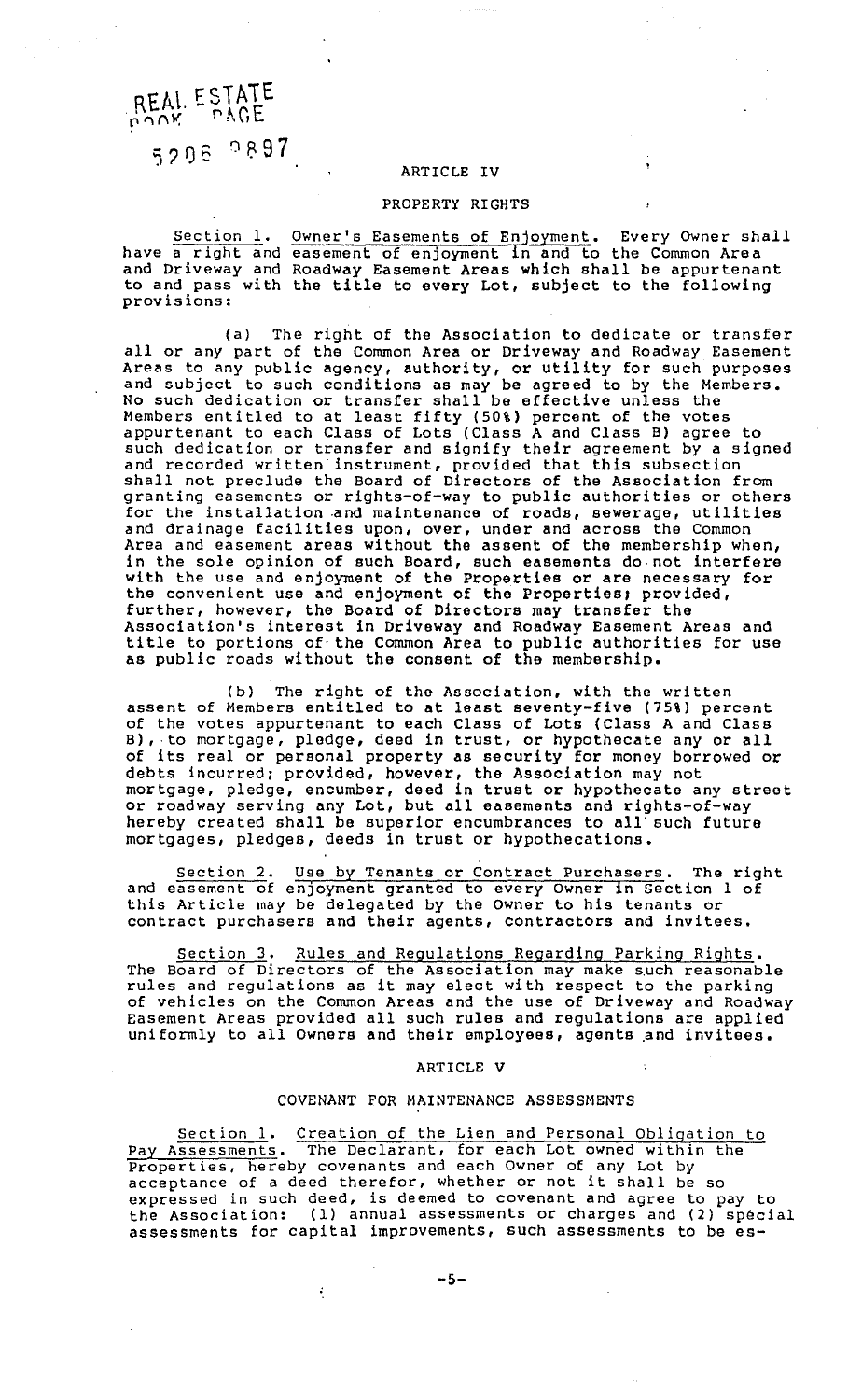#### ~t.At. i:.~.i **ATE**  P"flV. ~~GE

### ~?. 0 ~ 'IR 9 8

tablished and collected as hereinafter provided. Any such assessment or charge, together with interest, costs and reasonable attorney's fees shall be a charge on the land and shall be a continuing lien upon the property against which each such assessment is made. In the case of co-ownership of a Lot, all of the co-owners shall be jointly and severally liable for the entire amount of the assessment.

Section 2. Purposes of Assessments. The annual assessments levied by the Association shall be used exclusively for the maintenance and operation of the Common Area, Landscape Easement Areas and Driveway and Roadway Easement Areas, including, but not limited to, the payment of taxes and insurance thereon, payment for maintenance of landscaping, paving and maintenance of streets, driveways, roads, roadways, sidewalks, entrances and exits, including signs, the payment of utilities bills relating thereto (including water for sprinkler systems), and the repair, replacement and additions thereto, and for the cost of labor, equipment, materials, management and supervision thereof. In addition, expenditures by the Association for the landscaping, planting and maintenance of areas within Lots, as reasonably determined necessary or desirable by the Board of Directors, but lying outside of buildings constructed on Lots or in areas designated on Lots or in deeds of portions of the Property as Landscape Easement Areas and Driveway and Roadway Easement Areas shall be deemed expenditures for the recreation, health, safety and welfare of occupants of the Properties and are hereby authorized. The Association shall make reasonable efforts to attempt to maintain the Landscape Easement Areas in general conformity with the original plans therefor. The Association shall not expend its funds for the initial construction of improvements or utilities located on the Common Areas, or for the initial installation of landscape improvements within the Landscape Easement Areas or the Common Areas or for the initial construction of roads and driveways, but only for the maintenance, repair and restoration thereof caused as a result of normal usage or casualty.

Section 3. Annual Assessment. The annual assessment shall be for each acre of land contained within a Lot, with fractions of acres and fractions of calendar years to be computed and prorated equitably, at the same uniform rate for each calendar year. The annual assessment per acre shall not commence until the calendar year 1987 and the assessment for that year shall be set by the Declarant based on projected expenditures for that calendar year for the purposes herein set forth, and written notice thereof shall be given to each Lot Owner prior to January 1, 1987. Declarant agrees to act reasonably in determining the amount of such assessments. For each calendar year thereafter, the maximum amount of the increase in annual assessment per acre shall be ten (10%) percent of the preceding calendar year's assessment. However, after calendar year 1990, the maximum annual assessment per acre may be increased by more than the above set forth percentage· by vote or agreement of fifty-one (51%) percent of the votes eligible to be cast.

Section 4. Special Assessments. In addition to the annual assessments hereinabove authorized, the Association may levy special assessments for the purpose of defraying, in whole or in part, the cost of any reconstruction, unexpected repair or replacement of improvements on the Common Area or driveways and roads located within Driveway and Roadway Easement Areas, including the necessary fixtures and personal property related thereto; provided, however, that any such special assessment shall have the approval of seventy-five (75%) percent of the Owners of each class of Lots present and voting in person or by proxy at an annual or special meeting of the membership at which a quorum is present with such seventy-five (75%) percent being measured by the number of votes eligible to be cast by the aforesaid Members of each class. Special assessments shall be due and payable on the date(s) which are fixed by the resolution authorizing such assessment.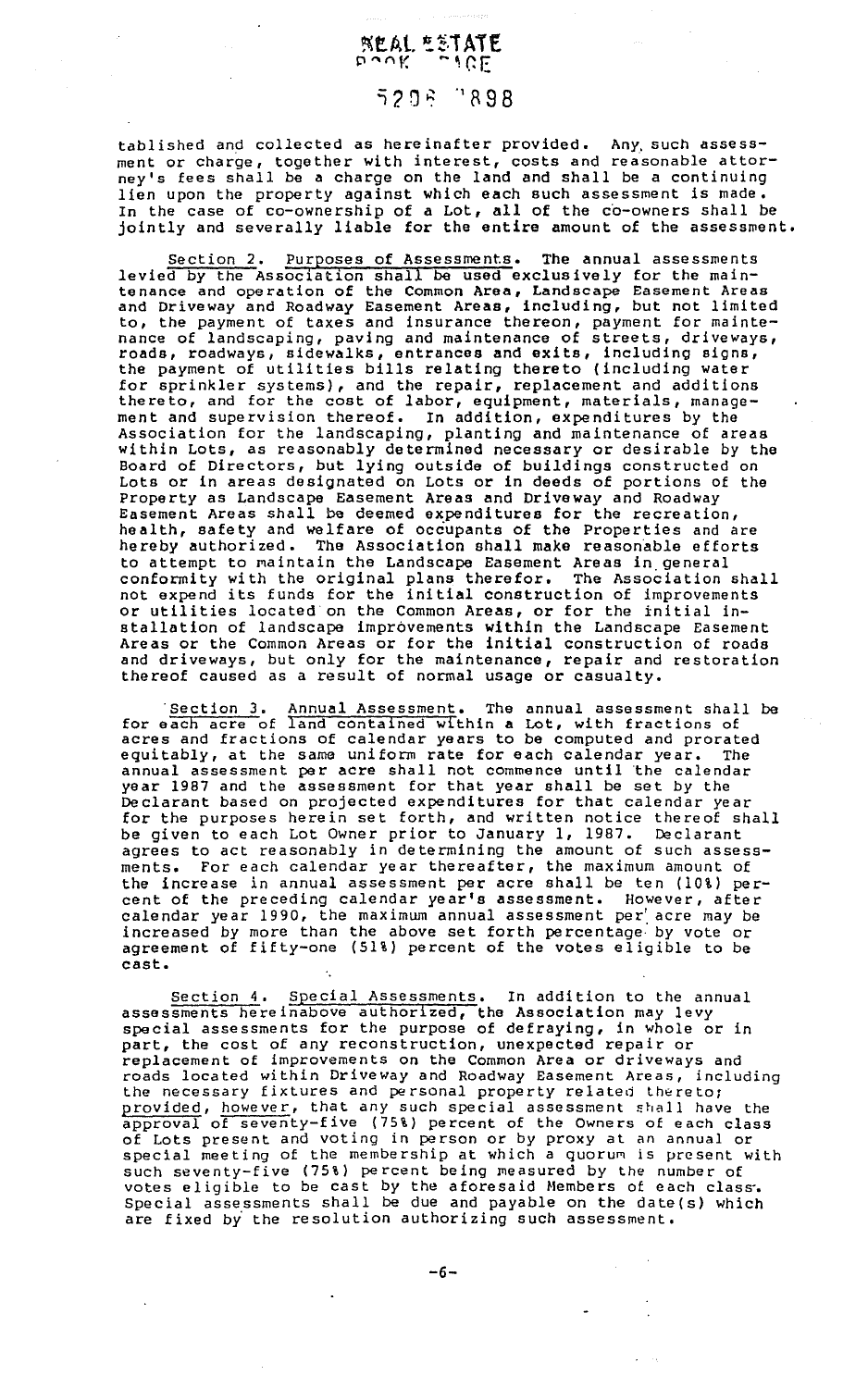### REAL. ESTATE  $\cup \cup K$  ,  $\cup \cup E$

### ~'.'"JS ··~e,99

section 5. Notice and Ouorum for Any Action Authorized Under Sections 3 and 4. Written notice of any meeting called for the purpose of taking any action authorized under Section 3 or 4 shall be sent to all Members not less than JO days nor more than 60 days in advance of the meeting. At the first such meeting called, the presence of Members or of proxies entitled to cast sixty (60%) percent of the votes appurtenant to each Class of Lots (Class A and percent of the votes appureenant to each truss of hots (cruss in any present, another meeting may be called subject to the same notice requirement, and the required quorum at the subsequent meeting shall be one-half (1/2) of the required quorum at the preceding meeting. No such subsequent meeting shall be held more than 60 days following the preceding meeting.

Section 6. Commencement. Assessments shall commence on the date fixed by the Association, but not prior to January 1, 1987, or unce times by the indecident, but her prick to candary if 190 Assessments on Lots that first become subject to assessments during a calendar year shall be prorated on a calendar year basis for the remainder of such calendar year.

Section 7. Due Date. Unless otherwise provided herein, assessments shall be due and payable in full within thirty (30) days after billed to an Owner by the Association; provided, however, the Board of Directors may require the payment of the same monthly or quarterly.

Section 8. Records of Assessments. The Association shall cause to be maintained in the office of the Association a record of all Lots and assessments applicable thereto which shall be open to inspection by any Owner. Written notice of each assessment shall be mailed to every Owner of the Lot subject to assessment.

The Association shall upon demand and payment of a reasonable charge furnish to any owner a certificate in writing signed by an officer of the Association setting forth whether the assessments against the Owner's Lot have been paid, and if not, the amount due and owing. Such certificates shall be conclusive as evidence for third parties as to the status of assessments against such Lot.

Section 9. Effect of Nonpayment of Assessments: Remedies of the Association. Any assessment not paid within thirty (30) days after the due date shall bear interest from the due date at the rate of eight (8%) percent per annum or the maximum interest rate permitted to be legally charged under the laws of the State of North Carolina at the time of such delinquency, whichever is greater. In addition to such interest charge, the delinquent Owner shall also pay such late charge as may have been theretofore established by the Board of Directors of the Association to defray the costs of late payment. The Association may bring an action at law against the Owner personally obligated to pay the same or foreclose against the owner personarry correlated to pay the same of foreward. costs and reasonable ·attorney's fees of such action or foreclosure shall be added to the amount of such assessment. No Owner may shall be added to the amount of such assessment. No owner may<br>waive or otherwise escape liability for the assessments provided for herein by non-use of the Common Area or abandonment of his Lot.

section 10. Subordination of the Lien to Mortgages. The liens provided for herein shall be subordinate to the lien of any mortgage or deed of trust on a Lot. Sale or transfer of any Lot shall not affect any assessment lien, but the sale or transfer of any Lot which is subject to any mortgage or deed of trust, pursuant to a foreclosure thereof or any proceeding in lieu of foreclosure thereof, shall extinguish the lien of such assessments as to any installment thereof which became due prior to such sale or transfer. No such sale or transfer shall relieve such Lot from liability for any assessment thereafter becoming due or from the

-7-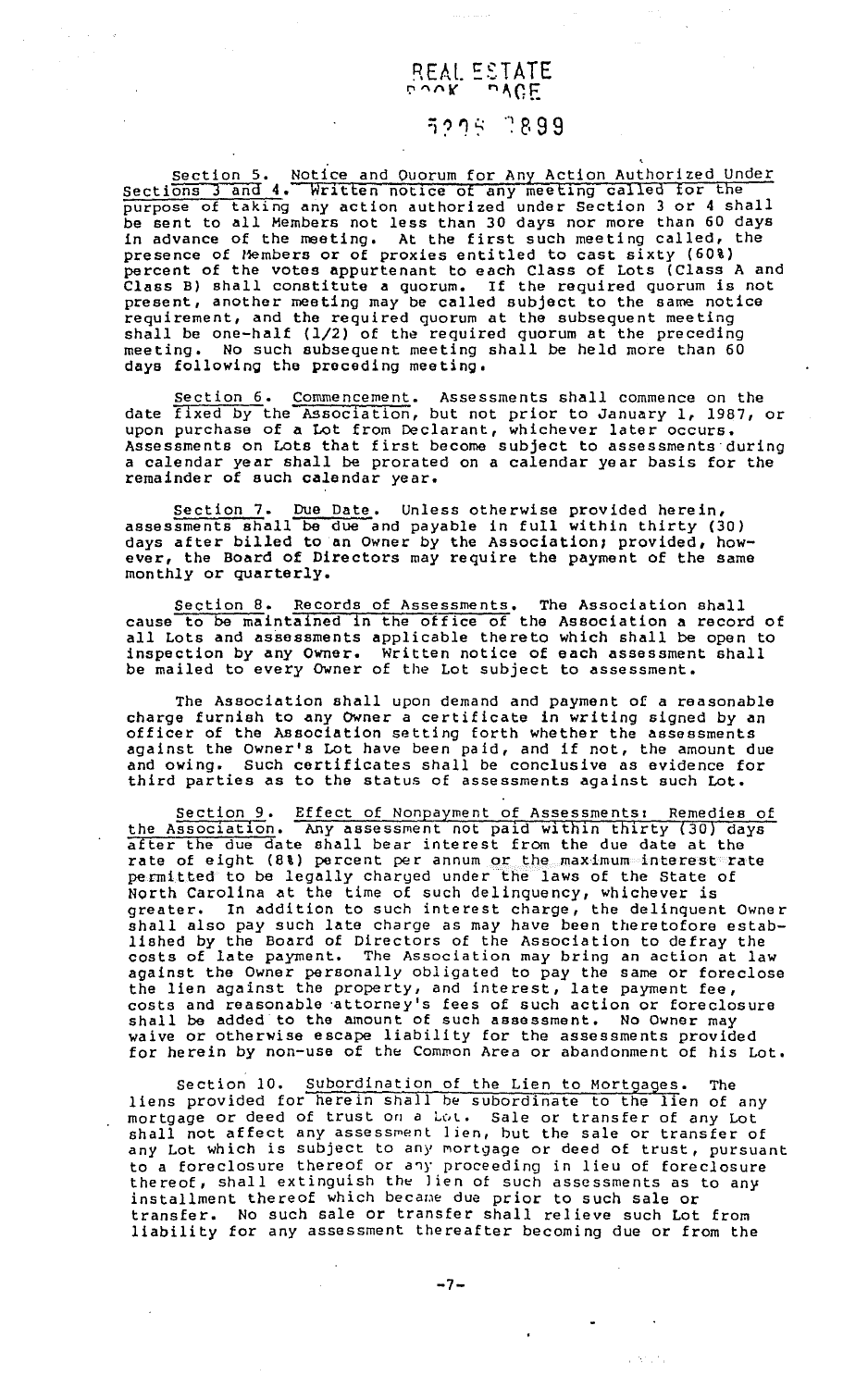#### REAL ESTATE  $b\cup K$   $\cup$   $\forall$   $b\in$

### 5206 2900

lien thereof, but the liens provided for herein shall continue to be subordinate to the lien of any mortgage, mortgages, deed of be subditurate to the fit

Section 11. Exempt Property. All property dedicated to, and accepted by, a local public authority for operation and maintenance shall be exempt from any provision of this Declaration.

Section 12. Annual Accounting. The Association shall keep books and accounting records in accordance with generally accepted accounting principles and shall furnish each member with an annual report each year prepared by and certified by an independent Certified Public Accountant selected by the Association's Board of Directors.

Section 13. Dealings Between Association and Any Member. In the event that services, materials or work are provided to the Association by any Member, then all such services, materials or work shall be furnished at a price which is not more than would be charged by non-members for performing such work or services or providing such materials.

#### ARTICLE VI

#### DECLARANT'S ASSESSMENTS AND MAINTENANCE.

Section 1. Exemption. Notwithstanding anything to the contrary herein set forth, Declarant and all property owned by Declarant shall be exempt from all assessments and the liens therefor of every type, except as hereinafter provided; provided further, however, Declarant shall pay assessments as herein set forth with respect to portions of the Properties owned by it which<br>forth with respect to portions of the Properties owned by it which have completed buildings located thereon.

Section 2. Contribution by Declarant. Declarant agrees to contribute to the Association such funds as may be required to maintain the Common Area, to the extent that the maximum annual assessments are insufficient to pay the cost thereof, through the year 1990. Upon the termination of the Class B membership, which may be terminated voluntarily by Declarant by filing notice of termination in the Mecklenburg Public Registry with consent of a majority of Owners of a majority of the acreage then contained in the Properties, Declarant shall pay assessments, only if, and to the extent to which, it is a Class A Member of the Association.

#### ARTICLE VII

#### CONSTRUCTION OF IMPROVEMENTS AND USES

Section 1. Permitted Uses. Lots may only be used for offices, retail stores, light manufacturing and shopping centers and other uses normally associated with firsf-class shopping centers, warehouses (other than "mini-warehouses"), wholesale and retail distribution facilities and other uses not inconsistent with the operation of a fi'rst-class, mixed-use development of the type described above approved by Declarant or the Association. Lots may also include within their boundaries Landscape Easement Areas and Driveway and Roadway Easement Areas.

Lots may be further restricted by the Declarant upon sale by Declarant to Owners and the Declarant and Association shall have the full right and authority to enforce restrictions applicable to undivided Lots or groups of Lots.

The Properties shall be continually maintained by the Owners at all times, including during the process of construction of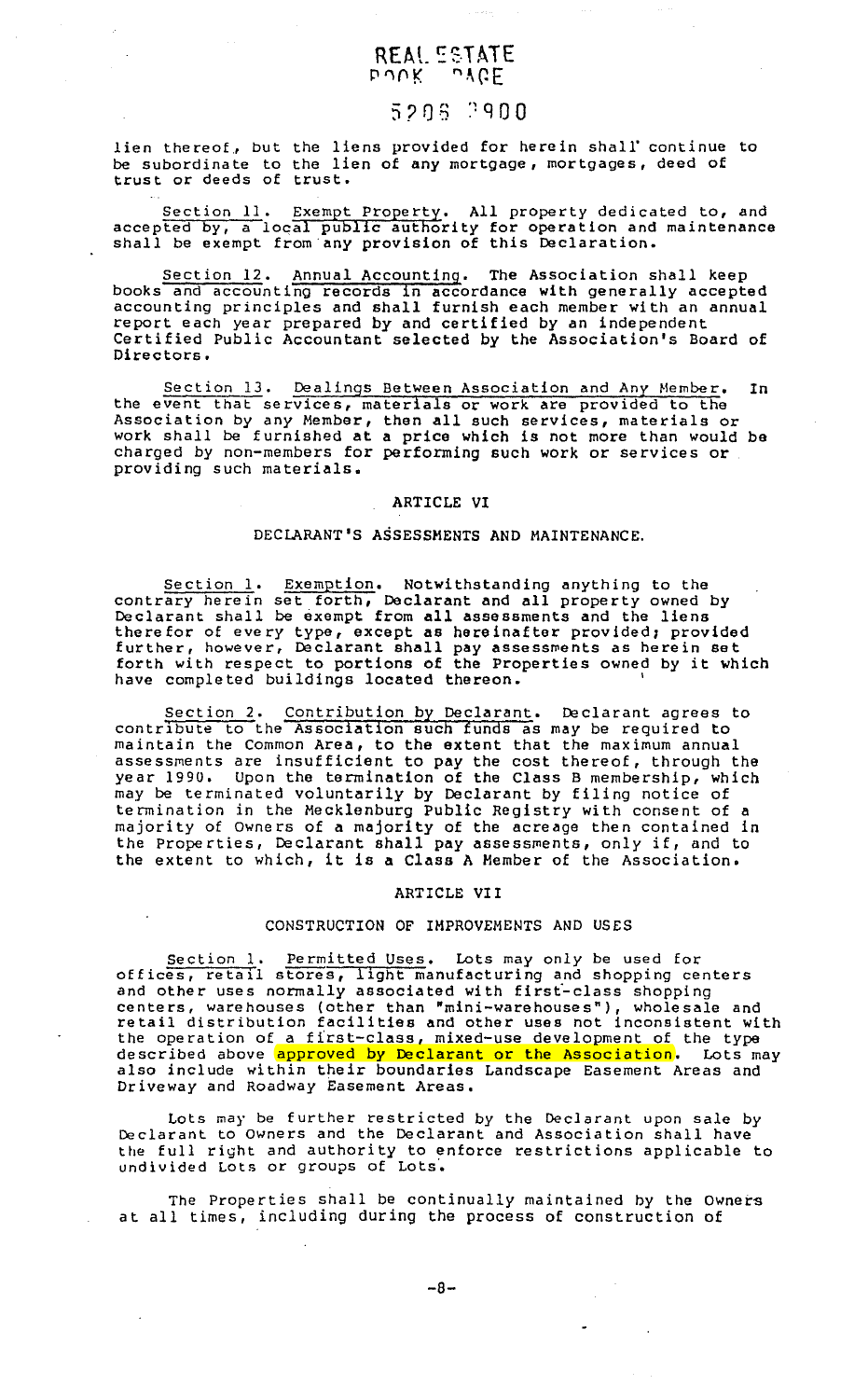#### REAL ESTATE r-~ny. ~~GE

 $-5295$   $-9901$ <br>improvements to the extent reasonably possible, in an attractively clean manner, free of trash, rubbish and debris.

Section 2. Approval of Development. Before commencing the construction, reconstruction, relocation or alteration of any buildings, additions, enclosures, fences, loading docks, entranceways, exitways, curb cuts, parking facilities, storage yards or any other structures or permanent improvements on any Lot, the Owner structures of permanent improvements on any not, the owner landscape plans, irrigation plans, and an elevation sketch (collectively the "Plans") of all improvements, including landscaping and planting, to be placed thereon to the Architectural Committee as hereinafter described for its written approval. Approval shall not be required of plans for interior construction or for mechanical, plumbing or electrical systems located completely inside the improvements. In the event the Architectural Committee shall fail to approve or disapprove in writing the Plans within sixty (60) days after they have been received by the Architectural Committee, sure are they have been received by the intentedential commitdeemed to have been complied with. The Plans shall be delivered to the Architectural Committee in person or by certified mail at the address to be designated from time to time by Declarant or the Association,

Approval shall be based, among other things, on adequacy of site dimensions; adequacy of structural design; conformity and bitto dimensions, daughauf or cardonical design, conforming and location and use of improvements on neighboring sites, operations, improvements and uses; relation to topography, grade and finished ground elevation of the site being improved to that of neighboring sites; proper orientation of main elevations with respect to nearby streets; and conformity of the plans and specifications to the purpose and general plan and intent of this Declaration. The purpose and general plan and intent of this Declaration. Architectural Committee shall not arbitrarily or unreasonably withhold or delay its approval of such plans and specifications.

If the Architectural Committee approves the Plans, the actual construction in accordance with the Plans shall be the responsibility of the Owner; provided, however, upon the substantial completion of the improvements, and prior to occupancy, the Owner shall notify Declarant, who shall have ten (10) days thereafter in which to have the improvements inspected by the Architectural Committee to insure that the Plans were completed in accordance with those approved by the Architectural Committee prior to construction. In the event that the Architectural Committee shall fail to approve or disapprove in writing the completed improvements within ten (10) days after receipt of notice from the Owner that the improvements are completed, such approval shall not be required and the Owner will be deemed to have complied with these covenants. In the event an Owner has made material changes from the original Plans approved by the Architectural Committee and such changes were not previously approved by the Architectural Committee, the occupancy shall be delayed until the necessary corrections have been made.

No permission or approval granted by the Architectural Committee with respect to construction pursuant to these restrictions shall constitute or be construed as an approval by them of the structural stability, design of any building, structure or other improvement and no liability shall accrue to the Architectural Committee in the event that any such construction shall subsequently prove to be defective, No structure of a temporary nature shall be allowed on any Lot at any time except that of an Owner's contractors and subcontractors during the period of construction of improvements.

1557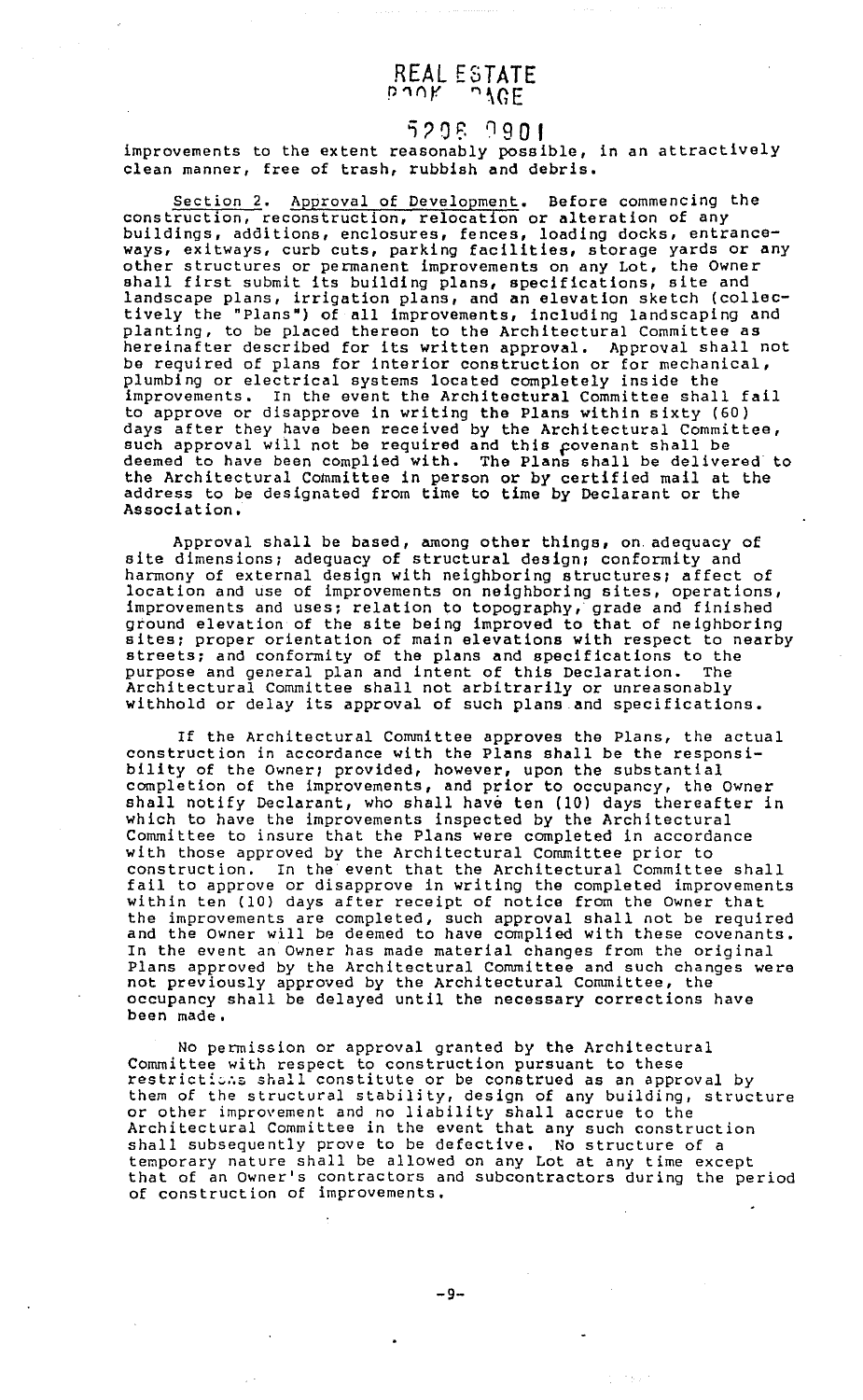### REAI. ESTATE P'VUK DAGE

#### 5206 0902

The Architectural Committee shall consist of three (3) persons appointed by Declarant. The Declarant shall be empowered to appoint their successors should a vacancy occur, and their names shall be maintained at Declarant's offices. By Supplemental Declaration the Declarant may delegate to the Association the authority and duty to appoint the Architectural Committee, and upon termination of the Class B membership, the authority to appoint the Architectural Committee shall automatically be vested in the Association.

In addition to the approval of Plans and other matters herein set forth, the Architectural Committee shall have the right to waive minor violations and allow minor variances where the same resulted unintentionaliy or without gross carelessness on the part of any Owner and are not materially harmful to the Properties. If such waiver is granted in writing, then thereafter such matters so waived shall no longer be deemed a violation of these restrictions.

Upon approval of plans as set forth above, the Architectural Committee shall issue a certificate in recordable form stating that the plans have been approved, and if the improvements are constructed in substantial accordance with such plans, a final certificate of compliance will be issued as set forth in the next sentence. Upon final approval of any construction by the Architectural Committee, it shall, upon request of the Owner completing such construction, issue a certificate of compliance signed by the Association and in recordable form stating that the construction was constructed in accordance with requirements of this Declaration.

Section 3. Building Exteriors. All buildings on the Properties shall be of masonry, pre-stress concrete or such other equally acceptable materials as shall be approved by the Architectural Committee. All buildings and improvements constructed or erected upon the Properties shall also conform to the minimum standards specified by the applicable governmental building codes in effect at the time of such construction as well as to all other rules, regulations, requirements, ordinances and laws of any local, state or federal governmental unit(s) or authority(ies) having jurisdiction thereof.

Section 4. Utility Services. All on-site utility services on any Lot or within the Common Areas shall be located underground, including telephone and electrical service. Communication towers shall be permitted provided the same are approved by the Architectural Committee.

Section 5. Parking. All parking areas, loading areas, driveways and walks are to be surfaced with concrete, bituminous concrete, brick, or approved equal material using standard curb and gutter sections. On-street parking, or parking in setback areas along Sardis Road North and Independence Boulevard, shall be  $\frac{1}{p}$ prohibited.

Section 6. Setback and Screening Requirements. No structure, building or any part thereof shall be located on any Lot nearer to building of any part energor bhair be focated on any bot heard right-of-way margin of the main entrance road known as Sardis Road North nor nearer than fifty (50) feet from the margin of the rightof-way of Independence Boulevard, nor nearer to any interior side boundary line or rear boundary line (which does not abut a street) than twenty-five (25) feet unless the deed of such portion of the Properties from Declarant shall specifically state that the same is not required. Separate parcels created within retail zoned areas which are an integral part of the retail development shall not be re.quired to have interior, rear, side or front boundary setbacks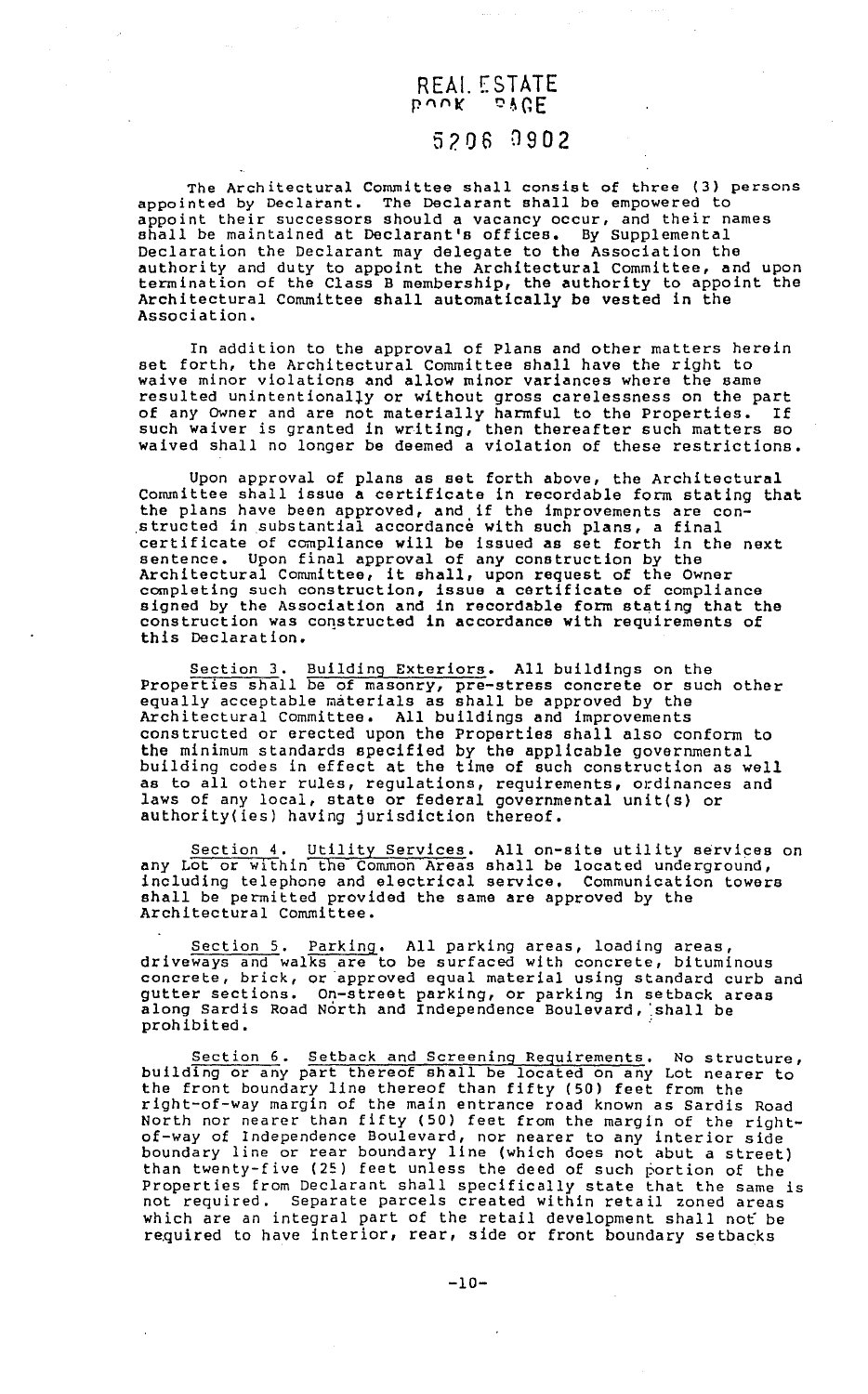#### REAL ESTATE  $b \ddot{\omega}$ ok  $b$ yee

### 5206 0903

from lot lines. Neither parking areas nor driveways shall be located nearer than fifteen (15) feet frcm the front or sides of buildings or structures (except in areas zoned for construction of shopping centers wherein it shall be ten feet): provided, however, no parking area or driveway (except for the main entrance/exit driveway(s) and one additional driveway no wider than fourteen (14) feet and connecting the automobile parking area and truck loading area in locations approved by the Architectural Committee) shall be located nearer than forty (40) feet from the right-of-way margin of either Sardis Road North or of Independence Boulevard. Except with prior written approval of the Architectural Committee, which approval shall not be unreasonably withheld or delayed, no fence, masonry wall, hedge or mass planting shall be permitted within the front building setback areas established under this Section and no trees located in the setback areas shall be removed. Truck parking and truck loading shall only be permitted in the side yards and only those rear yards which do not directly abutt the right-of-way of Sardis Road North or of Independence Boulevard; however, all truck parking and loading areas shall be separated from car parking areas and shall be screened from Sardis Road North, from Independence Boulevard and from all adjacent properties or Lots by a seven-foot high masonry fence or by landscaping screening which when planted will be at least five (5) feet in height and at maturity at least eight (8) feet in height unless such areas are . adjacent to similar areas on adjacent parcels. All plantings shall be staggered to maximize density and the centers of all plants shall be located no more than five (5) feet apart in length and no more than three (3) feet apart in depth. The foregoing screening requirements shall not apply to common service areas between the rear of buildings. The Architectural Committee, in the exercise of its reasonable discretion, may from time to time grant waivers of any of the foregoing screening and parking requirements in order to permit the development of any portion of the Properties in the manner it deems in the best interest of the Development.

Section 7. Outside Storage and Appurtenances. No articles, goods, materials, incinerators, storage tanks, refuse containers or like equipment shall be kept in the open in front of any buildings or exposed to public view or view from any neighboring properties. Water towers, storage tanks, transformers, pump houses, processing equipment, stand fans, cooling towers, communication towers, vents, stacks, skylights, mechanical rooms and any other structures or equipment (whether freestanding or roofmounted) shall be architecturally compatible or effectively shielded from public view by an architecturally approved method organized in an aesthetically pleasing and architectural manner to provide a "roofscape" which shall be approved in writing by the Architectural Committee before construction or erection of said structures or equipment: provided, however, the mechanical systems to be located on the roof of the buildings located in the areas zoned for construction of shopping centers shall be screened from direct view of Independence Boulevard. Notwithstanding the above, sidewalk sales may be held in areas zoned for the construction of shopping centers.

Section a. Preservation of Planting Strips. No building or other structure above ground shall be constructed or erected in the building setback areas (i.e., the areas between the margins of the street rights-of-way on which any Lot abutts and the minimum building setback lines estahlished by these restrictions). This area shall be used solely as a planting strip ("the planting strip") and shall be the responsibility of each Owner al its sole expense to landscape this area and plan and maintain the same with lawn, trees, flowers and shrubbery according to plans approved in writing by the Architectural Committee. Upon approval of the Architectural Committee, driveways, signs and other similar improvements may be located within the planting strip. Each owner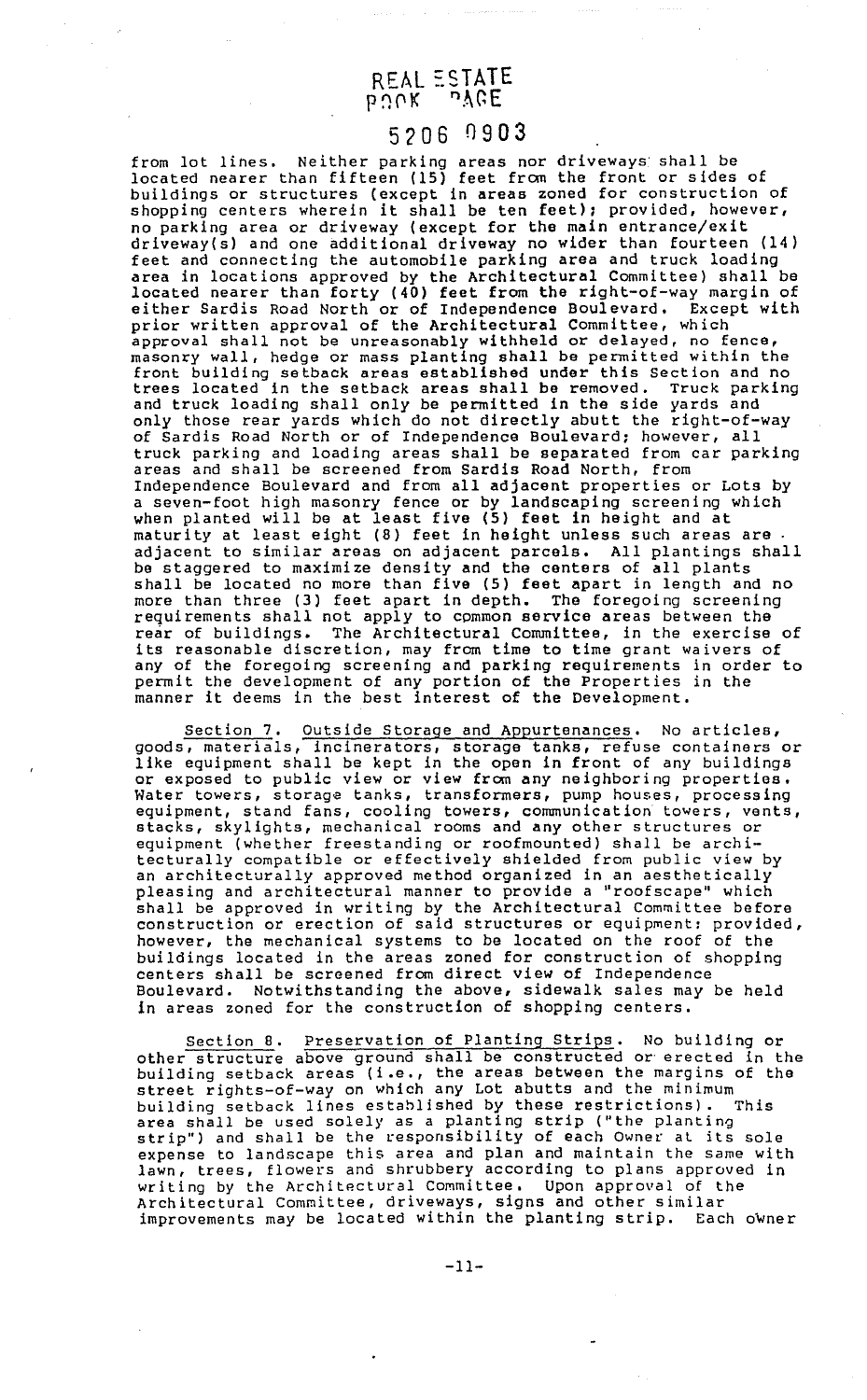### nont n/CE 5206 7904

shall install and maintain an underground sprinkler or underground watering system within the planting strip: provided,' however, the watefling system within the planting strip; provided; nowever, the<br>Owner shall not be required to plant or maintain the planting strip or construct or maintain the underground watering system prior to the time the improvements are constructed on its Lot,

Section 9. Signage. The size, shape, design and location of all signs shall be shown on the Plans submitted to the Architectural Committee for approval and such approval shall not be arbitrarily or unreasonably withheld or delayed.

All street identification signs within the Properties shall be uniform in design and appearance and shall be installed at the expense of Declarant but thereafter treated and maintained as Common Property unless the same are installed and maintained by public authorities.

Section 10. Storm Drainage Systems. All Owners shall provide details of proposed storm drainage systems to the Architectural Committee for approval and shall include detailed drawings and specifications concerning all applicable underground piping from each Lot to any applicable main drainage retention area within the Properties. All such drainage plans and facilities shall likewise comply with all rules, regulations and requirements of the Charlotte-Mecklenburg Engineering Department and/or other governmental authority(ies) having jurisdiction thereof. The Architectural Committee may elect to require that the Owners provide any on-site drainage facilities on any Lot or provide connections to off-site drainage facilities in the Common Property or otherwise.

Section 11. Resubdivision of Lots. Lots may be combined, but after being deeded to an owner by Declarant, subject to the provisions of Article I, Section 5, Lots shall not be resubdivided so as to create a smaller area than originally deeded out and filed in the Mecklenburg County Public Registry unless the subdivision shall be approved by Declarant. Subdivision as a result of the foreclosure of a property or a deed in lieu of foreclosure in a bona fide transaction as the result of a secured loan from an unaffiliated third party to an Owner, shall not be restricted by this Agreement so long as the same is in conformity with all governmental rules and regulations.

Section 12. Easements. Declarant reserves an easement and right-of-way over, under and along-a twenty-foot strip of land adjacent to the front, side and rear boundary lines of each Lot and for the installation and maintenance of lines, conduits, pipes and other equipment necessary for furnishing electric power, gas, telephone service and/or other utilities including water, sanitary sewage and drainage facilities. No above ground equipment or conduits shall be installed or constructed within the Properties without the prior written approval of the Declarant or Association, which approval shall not be unreasonably withheld or delayed. This reservation for easements shall not prevent the construction of driveways at locations approved by the Architectural Committee, which approval shall not be unreasonably withheld or delayed, over such easements provided that applicable setback requirements are at all times met; furthermore, the location of such easements shall not unreasonably interfere with the construction of buildings and related facilities on any Lot. The Owner of any Lot shall have the right, at its sole cost and expense, to relocate any right-of-way or easement over its property to another location over it's property provided that the point of exit of the right-of-way of easement is not changed and service to the servient property is hot interrupted.

-12-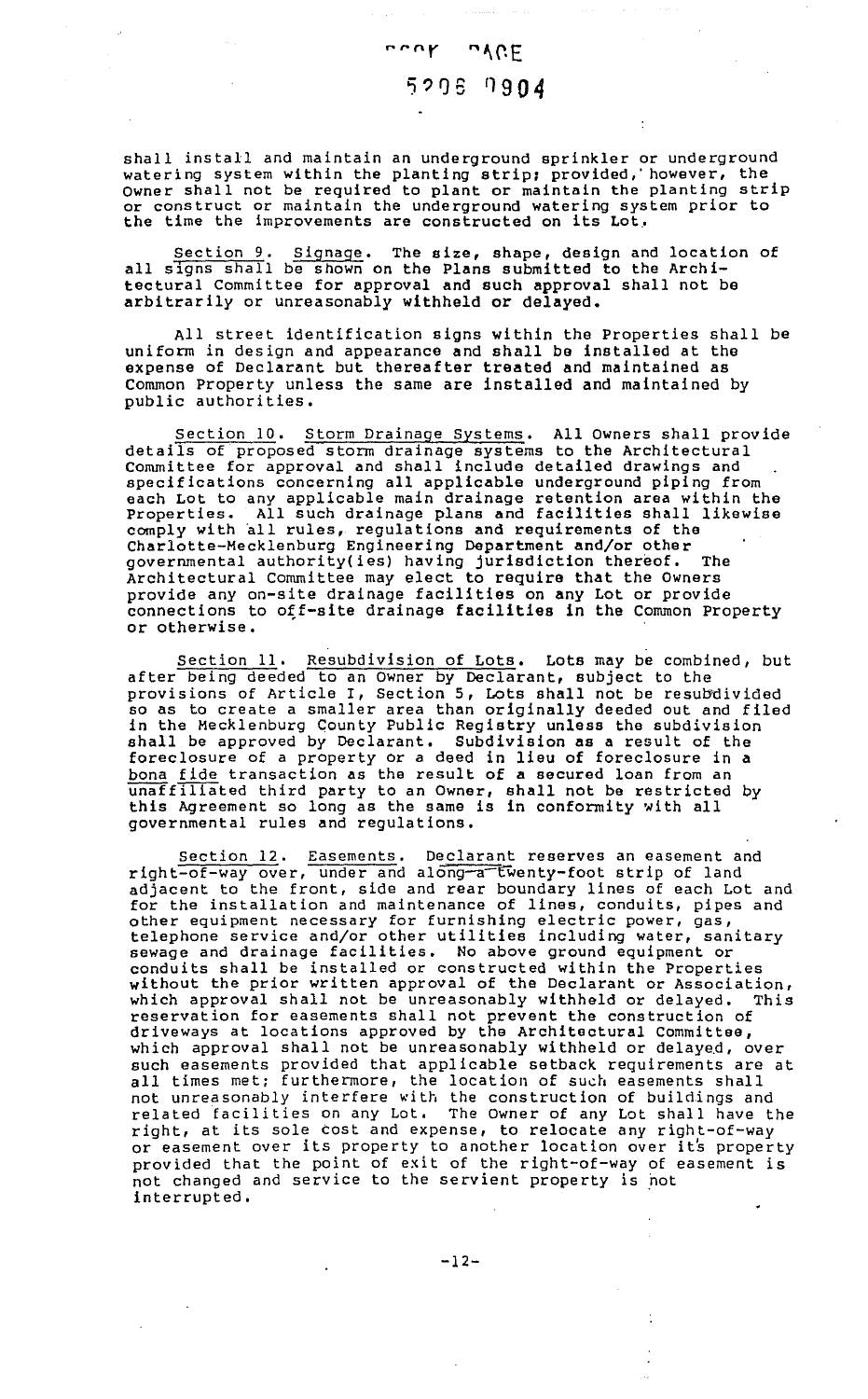# REAL ESTATE

 $5293 \div 1905$ <br>Section 13. Regulations. Reasonable regulations governing the use of the Common Area and external appearance of all buildings and improvements located on lots may be made and amended from time to time by the Board of Directors of the Association; provided, however, that all such regulations and amendments thereto shall be approved by a majority vote of the Owners before the.same shall become effective. Copies of such regulations and amendments thereto shall be furnished to each Member by the Association upon request.

#### ARTICLE VIII OPTION TO PURCHASE

Unless otherwise provided in a deed of a lot to an Owner, after the expiration of twenty-four (24) months from the date of registration of the deed to any Lot, or portion thereof, from Declarant to any Owner, the owner shall not have begun in good faith the construction of improvements in accordance with the Plans approved by the Architectural Committee and thereafter diligently and continuously pursue (i.e. without a cessation of construction for two months in any six-month period) the completion of construction of such improvements in compliance with the approved Plans, Declarant may at any time within a period of ninety (90) days from the expiration of such twenty-four-month period or from notice of cessation of construction as the case may be, at the Declarant's option, repurchase such lot or portion thereof from the Owner and require the Owner to reconvey such property to Declarant or its designee, free and clear from all liens and encumbrances not otherwise imposed by these restrictions. If such option is exercised, Declarant shall refund to the Owner a purchase price equal to one hundred twenty (120%) percent of the original purchase price paid for the Lot and enter into possession of such Lot. The Owner shall be specifically liable to Declarant for all reasonable costs and expenses, including,' without limitation, reasonable attorneys' fees incurred in retaking and restoring the Lot to its condition as of the date of recording the deed from Declarant to Owner, and such costs and expenses shall be deducted from the purchase price. In the event that the Owner shall have altered the Lot in any manner, by making partial improvements, or otherwise, from and after the date of the registration of its deed, Owner shall be liable to Declarant for the reasonable cost of restoration of the Lot to its condition as of the date of registration of such deed. The option herein granted shall be exercised by giving written notice to the Owner at its last known address and such notice shall be deemed to owher at its last known address and such hotics shall be dee<br>have been given at the time that it was deposited, properly addressed, certified mail, postage prepaid, in an official depository of the United States Postal Service, The Declarant agrees to subordinate its rights under this Article VIII to the rights of any institutional mortgage lender providing construction or interim financing to any Owner for the construction of improvements on any such Owner's Lot.

#### ARTICLE IX MAINTENANCE BY OWNER

Each Owner shall maintain and repair at its expense all improvements (both interior and exterior) on his Lot: which shall need repair in order to keep the same in good condition and repair.

#### ARTICLE X LANDSCAPE EASEMENT AREAS AND DRIVEWAY AND ROADWAY EASEMENT AREAS

The Association shall be responsible for the maintenance and landscaping of all areas identified in deeds or upon.plats of **College** portions of the property as Landscape Easement Areas and Driveway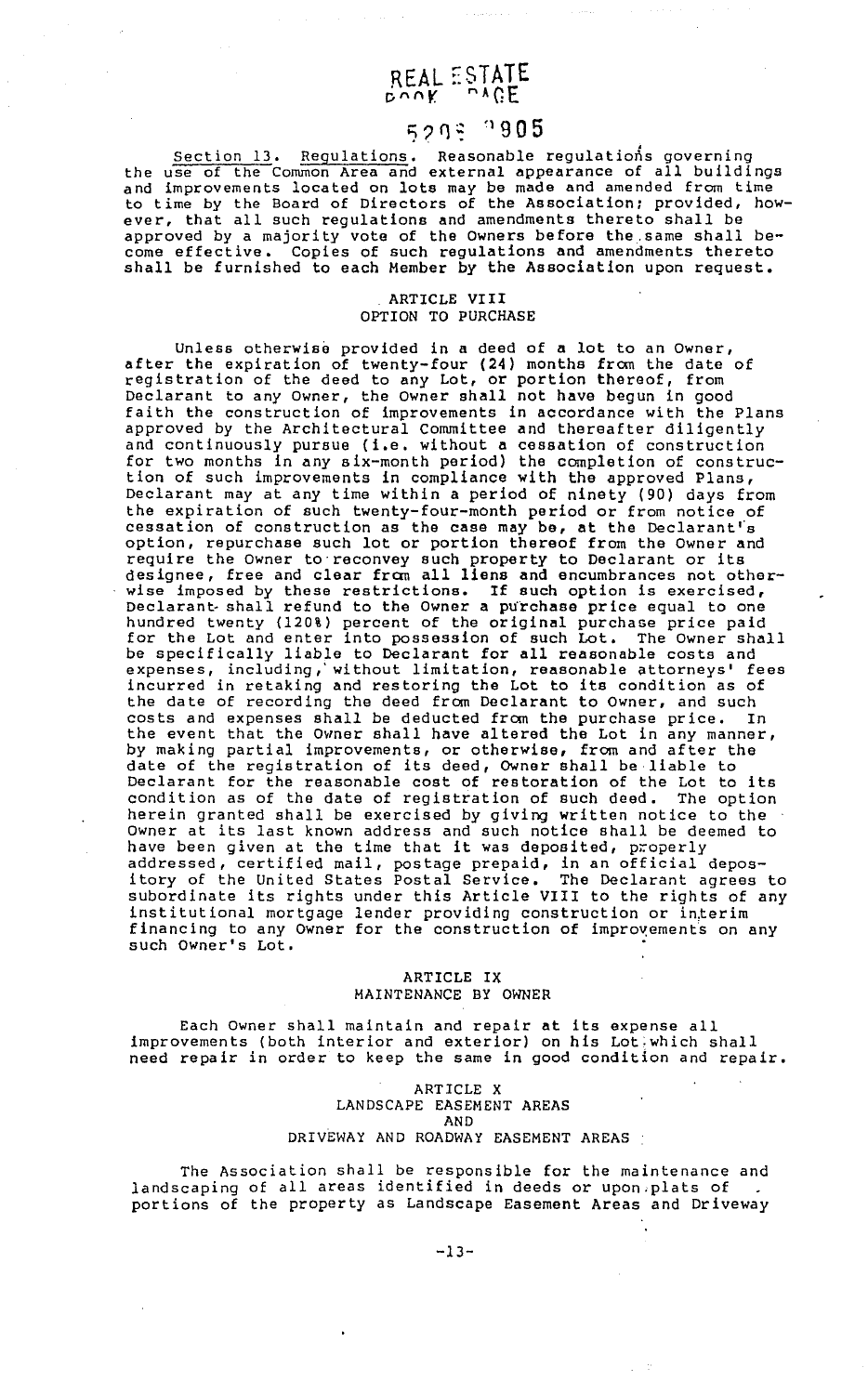#### REAL ESTATE  $b$   $v$   $v$  $k$   $...$   $v$   $y$  $k$

## 5? 0 s ' 1 9 0 6

and Roadway Easement Areas and it and its agents and contractors shall have the full right and authority to go upon such property at any time and from time to time for the purpose of landscaping such areas and maintaining and improving the same in such manner as the Association reasonably deems in the best interest of the Crown Point development. No owner shall have the right to place any improvements on or to destroy or otherwise interfer with such areas and shall not be permitted to cross Landscape Easement Areas without the consent of the Association.

#### ARTICLE XI GENERAL PROVISIONS

Section 1. Enforcement. The Association, or any Owner, shall have the right to enforce, by any proceeding at law or in equity, all restrictions, conditions, covenants, reservations, liens and charges now or hereafter imposed by the provisions of this Declaration. Failure by the Association or by any Owner to enforce any covenant or restriction herein contained shall in no event be deemed a waiver of the right to do so thereafter.

Section 2. Severability. Invalidation of any one of these covenants or restrictions by judgment or court order shall in no wise affect any other provisions which shall remain in full force and effect.

Section 3. Amendment. The covenants and restrictions of this Declaration shall run with and bind the land for a term of twenty (20) years frcm the date thfs Declaration is recorded after which time they shall be automatically extended for successive periods of ten (10) years unless owners with at least seventy-five (75%) percent of the votes elect not to continue the same in existence. This Declaration may be amended during the first twenty (20) year period by an instrument signed by the owners with not less than sixty (60%) percent of the votes appurtenant to each class of Lots (as set forth in Article III, Section 2) and by the Declarant, so long as the Declarant still owns any Lots, and thereafter by an instrument signed by the Owners with at least fifty-one (51%) percent of the votes. Any amendment must be properly recorded, For the purpose of this section additions to existing property as provided for in Article II, Section 2, hereof shall not be deemed an "Amendment" nor shall any change in annual assessment or the imposition of a special assessment.

Section 4. Survival of Easements upon Termination. Upon termination of this Declaration, all easements set forth herein or on maps of Crown Point shall not be terminated but shall continue in perpetuity to benefit the property being served thereby.

IN WITNESS WHEREOF, the undersigned SARDIS NORTH ASSOCIATES, LTD., Declarant by virtue of the provisions of Article I, Section 6 of the aforesaid Declaration of Covenants, Conditions and Restrictions, has caused this instrument to be executed by its general partner, Crosland-Erwin Associates, Inc., and that corporation has caused the same to be executed by the signature of its President, attested by its Secretary and its corporate seal to be hereunto attested by its secretary and its corporate sea

SARDIS NORTH ASSOCIATES, LTD. (SEAL)

' By: Crosland-Erwin Associates, Inc • General Partner

Marlutan

.. ····'············ .... .... ·· ... ··:·.·:·";.:.:.~· . .-:·· .. ( .' *:'* l>,TIE'ST:-..·, *:-* -, ·: .. --·c· ··l/• ,, ' : **1999 / 1999 / 1999 / 1999 / 1999 / 1999 / 1999 / 1999 / 1999 / 1999 / 1999 / 1999 / 1999 / 1999 / 1999 / 19**  $\frac{1}{2}$ 

-14-